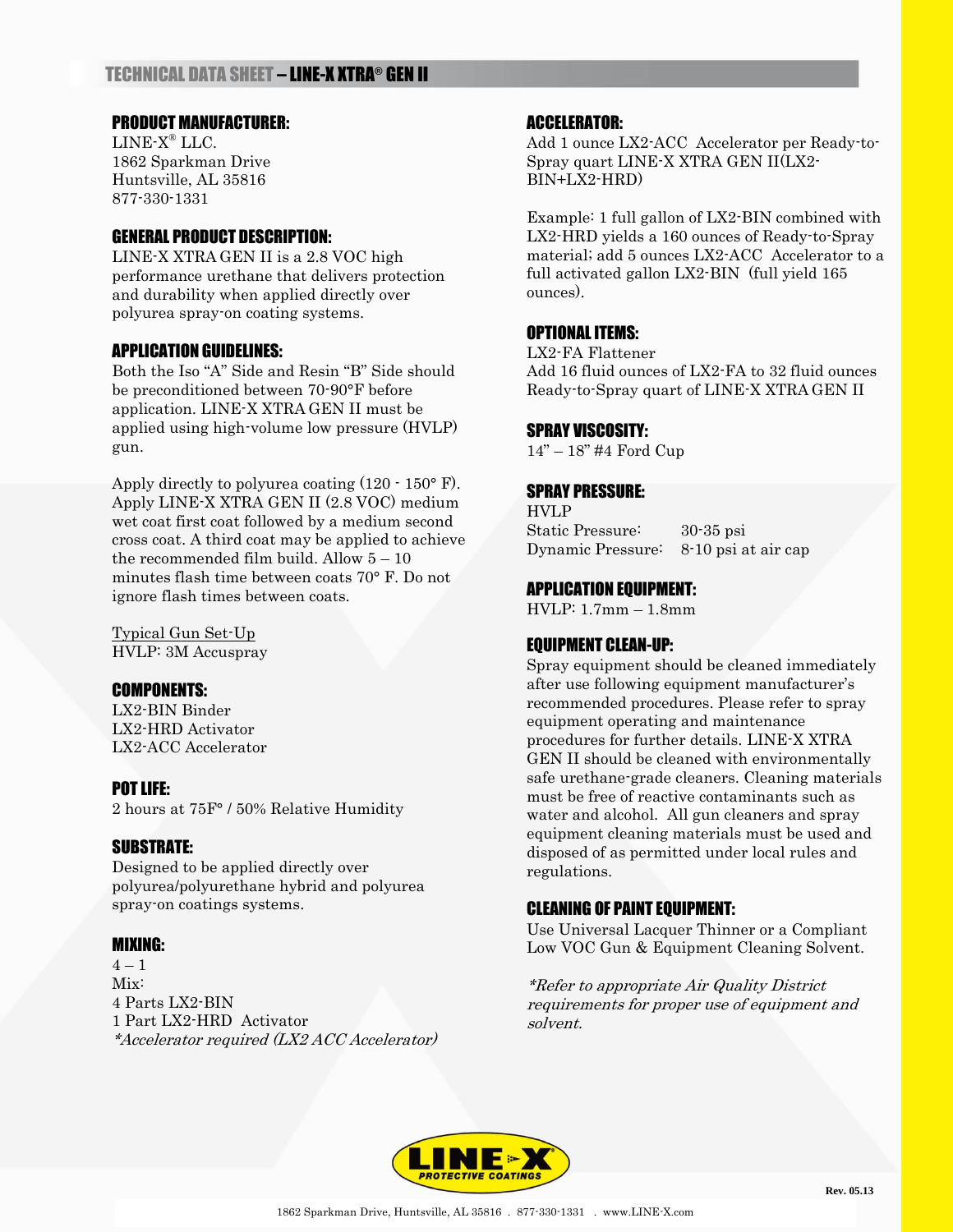# MATERIAL STORAGE:

LINE-X XTRA GEN II LX2-BIN has a shelf life of one (1) year from manufacture date in factory sealed containers. LINE-X XTRA GEN II LX2- BIN should be stored between 60-100°F. Do not expose unused materials to high humidity conditions. Always provide airtight reseal conditions to unused materials. For materials that are currently connecting to the pumps, always provide as much airtight and moisturefree conditions to unused materials as possible to ensure proper chemical performance. Drums should be stored on pallets to avoid direct contact with the warehouse floor/ground.

### SAFETY AND HANDLING:

This product is intended for industrial use by trained applicators. Before using any industrial refinish product, read all safety warnings and directions for use on the product label and Material Safety Data Sheet.

Use of NIOSH approved respirators and appropriate personal protective equipment is recommended. Consult the product label for recommendations specific to the use of this product. Do not permit anyone without specified protection in the painting area.

Please refer to the MSDS for safety and handling of this material. All personnel working with this material are expected to read and understand all safety recommendations per MSDS. All Personal Protection Equipment must be properly worn to comply with worker health and safety requirements.

### DRYING TIME:

| Tack Free:                                | 30 minutes |
|-------------------------------------------|------------|
| Air Dry:                                  | 45 minutes |
| Hard Dry:                                 | 24 hours   |
| *Lower temperatures may extend dry times. |            |

### RECOMMENDED FILM THICKNESS:

1.8 – 2.2 Mil. Dry Film.

FLASH POINT: CLOSED CUP:

Below 20°F

# PHYSICAL PROPERTIES:

| Appearance:    | Excellent      |
|----------------|----------------|
| Adhesion:      | Excellent      |
| MEK Rubs:      | 100%           |
| Direct Impact: | $80\%$ inch/lb |
| Chip:          | Very Good      |
| Humidity:      | Excellent      |
| Salt Spray:    | Excellent      |
|                |                |

### CHEMICAL RESISTANCE:

| 5% Sodium Hydroxide:     | No Effect |
|--------------------------|-----------|
| 10% Sulfuric Acid:       | No Effect |
| Methyl Ethyl Ketone:     | No Effect |
|                          |           |
| Gasoline:                | No Effect |
| Toluene/Naphtha (50/50): | No Effect |

# MAX. VOC – READY TO SPRAY:

2.8 Lbs./gal.

### IMPORTANT NOTES:

- Do not apply if below 50F° or above 110F°.
- Mixing and reducing instruction must be followed to remain VOC compliant.

# VOC REGULATED AREAS:

These directions refer to the use of products which may be restricted or require special mixing instructions in VOC regulated areas.

## PRODUCT USER RESPONSIBILITIES:

Users of LINE-X LX2-BIN product are responsible for reading the general guidelines, product data sheets, specifications and material safety data sheets (MSDS) before using these materials. Printed technical data and instructions are subject to change without notice. Contact your local LINE-X representative or visit our website at www.linex.com for current technical data instructions.

## PRODUCT DISCLAIMER:

All guidelines, recommendations, statements, and technical data contained herein are based on information and tests we believe to be reliable and correct, but accuracy and completeness of said tests are not guaranteed and are not to be construed as a warranty, either expressed or implied. It is the user's responsibility to satisfy himself, by his own information and test, to determine suitability of the product for his own intended use, application and job situation.